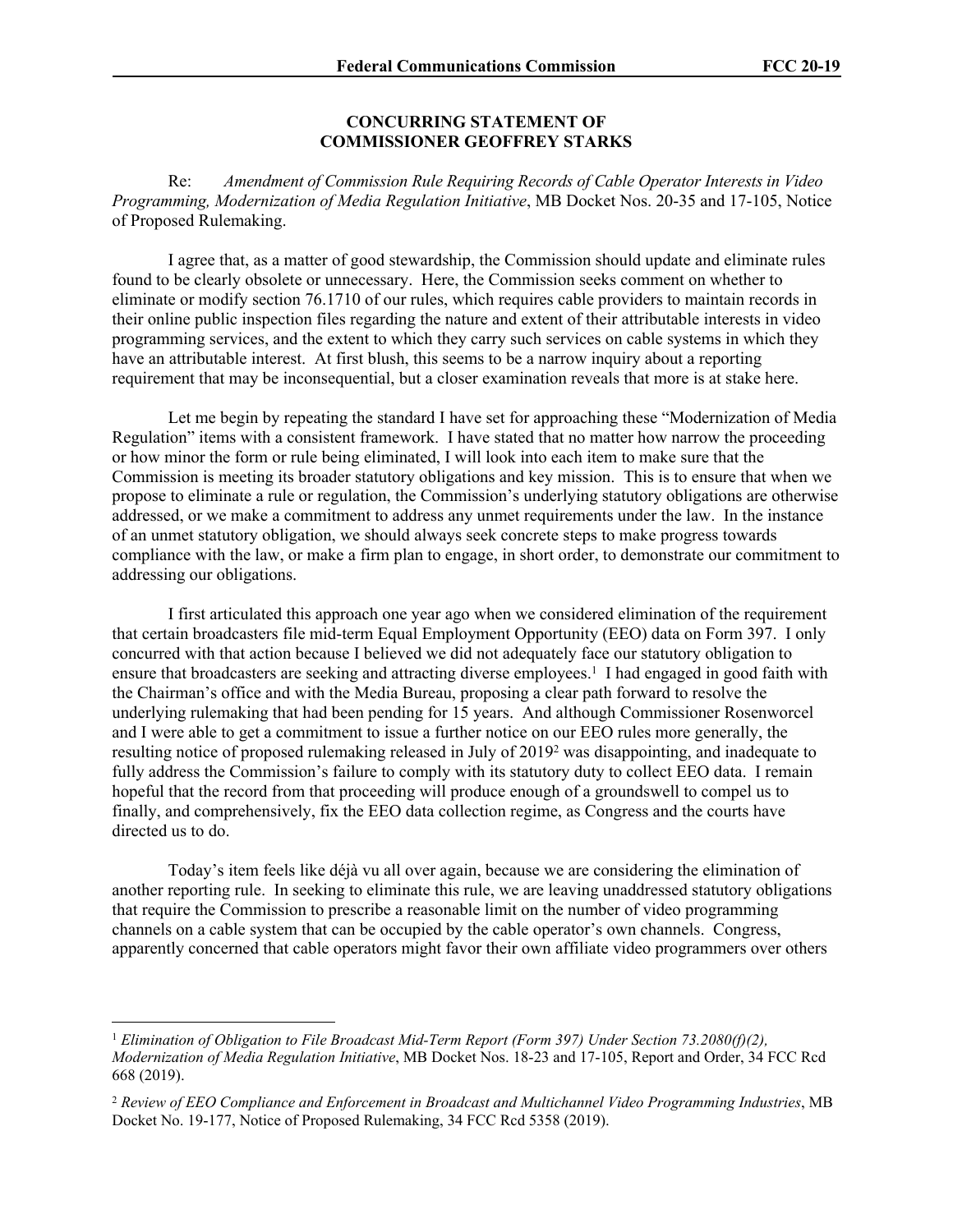or otherwise impede consumer access to video programming, adopted this requirement "to enhance effective competition."<sup>3</sup>

The Commission did set a channel occupancy limit in 1992. Section 76.504 of the Commission's rules limits cable channel carriage of affiliated video programming to 40% of activated channels, applicable to channel capacity up to 75 channels. But that decision was reversed and remanded to the Commission in 2001, in part because the court found that the Commission "failed to justify its vertical limit as not burdening substantially more speech than necessary."<sup>4</sup> The Commission then sought comment on setting a new vertical limit three times: in 2001,<sup>5</sup> in 2005,<sup>6</sup> and in 2008.<sup>7</sup>

The reporting rule at issue today was at one time deemed necessary for the Commission and others to monitor compliance with the underlying channel occupancy limit rule. It is now targeted for elimination as outdated, in part because the underlying rule was reversed and remanded over eighteen years ago.

Clearly this reporting requirement does not stand alone—it is bound to the underlying statutory requirement, which has its roots in Congress's desire to enhance competition among video service providers. Perhaps one could argue that with so much video content competition available today from DBS and other MVPD providers, online video distributors, and streaming apps, video programming competition is well-enough established to no longer need reporting on this metric. But without revisiting the channel occupancy limit itself, how can we reasonably reach that conclusion?

As I've said before, true regulatory "modernization" means more than just getting rid of rules. If we make these decisions while leaving basic and foundational statutory obligations unmet, the rules and policies that are truly in need of "modernization" will remain unchanged or forgotten. This is particularly true in the case of the channel occupancy limit rule, which has languished in a state of repeal without replacement for more than 18 years. In this instance, "modernization" seems more like sweeping under the rug. The item doesn't even attempt to explain what, if anything, the Commission will do about the underlying rule.

<sup>6</sup> *The Commission's Cable Horizontal and Vertical Ownership Limits,* MM Docket No. 92-264, Second Further Notice of Proposed Rulemaking, 20 FCC Rcd 9374 (2005).

 $347$  U.S.C. § 533(f).

<sup>4</sup> *Time Warner Entertainment Co., L.P. v. FCC*, 240 F.3d 1126, 1139 (DC Cir. 2001) (also stating that the Commission "seems to have plucked the 40% limit out of thin air." *Id.* at 1137).

<sup>&</sup>lt;sup>5</sup> Implementation of Section 11 of the Cable Television Consumer Protection and Competition Act of 1992; *Implementation of Cable Act Reform Provisions of the Telecommunications Act of 1996; The Commission's Cable Horizontal and Vertical Ownership Limits and Attribution Rules; Review of the Commission's Regulations Governing Attribution of Broadcast and Cable/MDS Interests; Review of the Commission's Regulations and Policies Affecting Investment in the Broadcast Industry; Reexamination of the Commission's Cross-Interest Policy*, CS Docket Nos. 98-82 and 96-85, MM Docket Nos. 92-264, 94-150, 92-51, and 87-154, Further Notice of Proposed Rulemaking, 16 FCC Rcd 17312 (2001).

<sup>7</sup> *The Commission's Cable Horizontal and Vertical Ownership Limits; Implementation of Section 11 of the Cable Television Consumer Protection and Competition Act of 1992; Implementation of Cable Act Reform Provisions of the Telecommunications Act of 1996; Review of the Commission's Regulations Governing Attribution of Broadcast and Cable/MDS Interests; Review of the Commission's Regulations and Policies Affecting Investment in the Broadcast Industry; Reexamination of the Commission's Cross-Interest Policy*, MM Docket Nos. 92-264, 94-150, 92-51, and 87-154, CS Docket Nos. 98-82 and 96-85, Fourth Report & Order and Further Notice of Proposed Rulemaking, 23 FCC Rcd 2134 (2008) (noting that the Commission had previously rejected commenters' proposal not to set a new vertical limit because the statute expressly requires it. *Id.* at 2190).